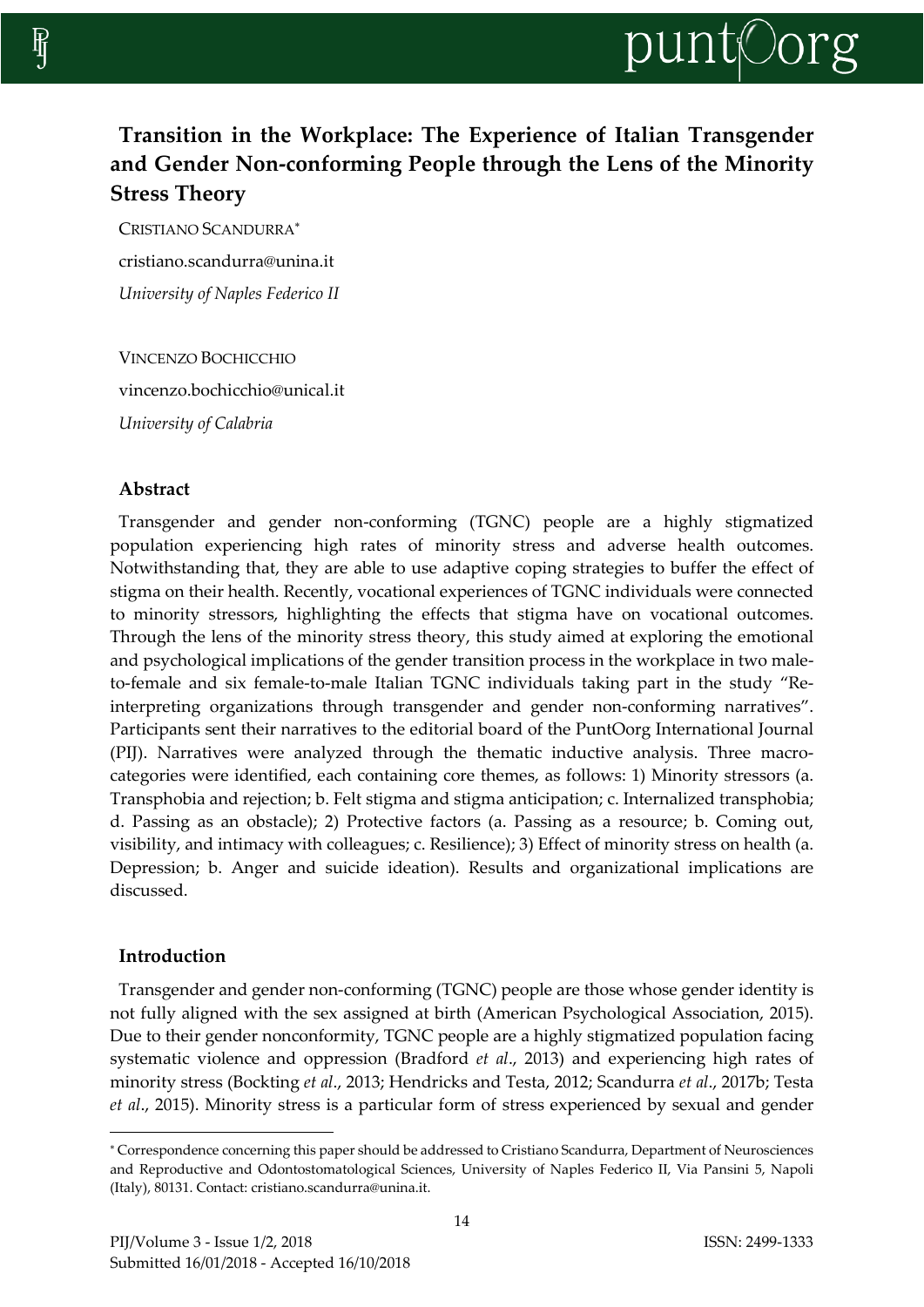

minorities due to their stigmatized status (Meyer, 2003, 2007). This theory posits that disparities originate within the stigmatizing social climate to which minority groups are exposed and that, for this reason, these groups are at high risk of developing negative health outcomes. Only recently, scientific literature tried to connect the vocational experiences of sexual and gender minority group to minority stressors, demonstrating that minority stress affects vocational outcomes (e.g., Chung, 2001; Croteau, Anderson and VanderWal, 2008; Ragins, 2008). However, to our knowledge, no previous studies assessed these experiences in Italian TGNC population. Thus, through the lens of the minority stress theory and through a qualitative approach, this study is aimed at understanding the experiences of a group of Italian TGNC people related to the transition in workplaces. Before reporting results, a brief theoretical introduction to the TGNC experience of minority stress will be provided, as well as a brief overview on the workplace experiences of TGNC population.

#### *Minority stress in TGNC population*

Within the context of the individual environmental circumstances, Meyer (2007) conceptualizes distal and proximal stress processes. Distal processes are objective stressors that are independent of the individual because they act without one's own control (i.e., prejudice events, such as experiences of discrimination, violence, and rejection); on the other hand, proximal stressors are dependent on the individual because linked to subjective feelings, thoughts, and actions (i.e., anticipated stigma, or rather concealing one's own sexual orientation and/or gender identity; perceived stigma; and internalized stigma).

Regarding the most distal stressors, the prejudice events, evidence indicates that TGNC people suffer from high levels of violence and discrimination. To this end, Bradford *et al*. (2013), in a sample of 350 TGNC people recruited in Virginia, reported that 41% suffered from transgender-related discrimination and that the most associated factors were geographic context, being female-to-male (FtM), low socioeconomic status, belongingness to an ethnic/racial minority group, lack of health insurance, younger age at first transgender awareness, history of violence, substance use, and low levels of family support and community connectedness.

Similarly, there is evidence that psychological problems stem from the stressful living conditions which TGNC people experience. For instance, Bockting *et al*. (2013), in a sample of 1,093 U.S. TGNC people, reported that social stigma is associated with increased depression, anxiety, and somatization. Shipherd *et al*. (2011), in a sample of 97 male-to-female (MtF) TGNC people, reported that 98% suffered from at least one traumatic event and that 91% suffered from multiple traumatic events; among them, 17.8% reported post-traumatic stress disorder symptoms, while 64% reported depressive symptoms.

Compared to distal stressors, less research has been aimed at assessing the impact of proximal stressors on TGNC health. To this end, Beemyn and Rankin (2011) reported that more than half of their sample declared that they hid their gender identity to avoid intimidation. Furthermore, Testa *et al*. (2012) stated that TGNC people do not report violence to the police and do not have access to medical and mental health services due to the fear of being victimized again. Finally, Bockting *et al*. (2013) reported higher levels of felt stigma in FtM than in MtF TGNC people, hypothesizing that FtM people pass for biological men easier than MtF for biological women and thus, they cannot experience the benefits of being visible. Instead,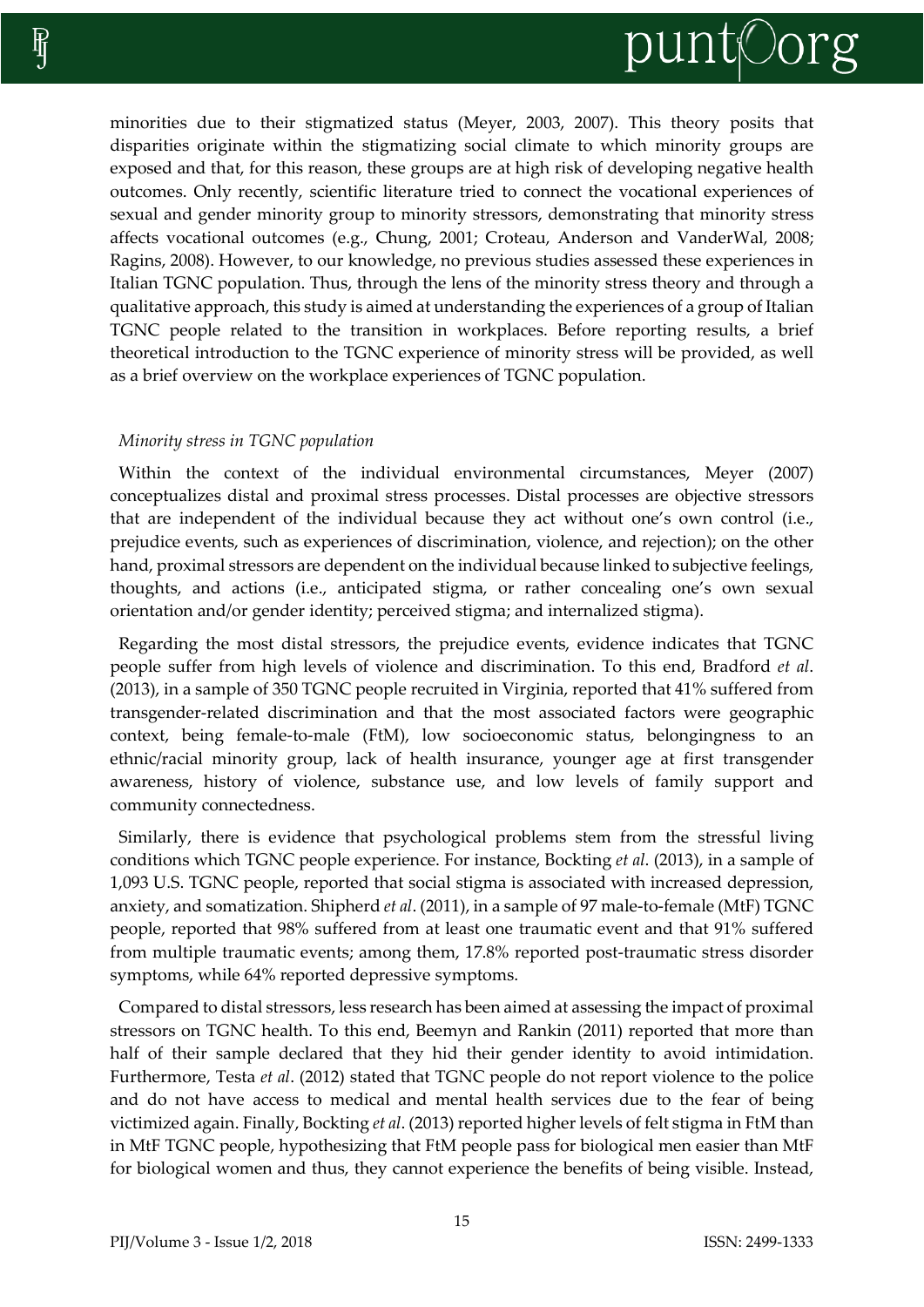

the most proximal stressor, that is internalized transphobia, can be defined as a discomfort with one's own TGNC identity as a result of internalizing societal negative gender expectations (Bockting, 2015). Perez-Brumer *et al*. (2015) reported that internalized transphobia increases the likelihood of attempting suicide, while Scandurra *et al*. (2017b) found a positive association between internalized transphobia and both anxiety and suicide ideation. Furthermore, in a recent study by Scandurra *et al*. (2018), it was found that internalized transphobia mediates the relationship between enacted stigma and adverse mental health outcomes, and that this relationship is positively buffered by high levels of resilience.

To this end, within the minority stress theory, there is evidence that TGNC individuals use adaptive strategies to buffer the effect of anti-transgender discrimination and internalized transphobia on their health (Pflum *et al*., 2015; Scandurra *et al*., 2018; Singh, Hays and Watson, 2011; Singh, Meng and Hansen, 2014; Testa, Jimenez and Rankin, 2014). For instance, Singh, Meng and Hansen (2014) found that community connectedness and social support can reduce the levels of internalized transphobia. In the same vein, Pflum *et al*. (2015) found that social support can ameliorate the negative mental health outcomes.

#### *Workplace experiences of TGNC people*

Research in the field of workplace experiences of TGNC people is relatively new, although some data are available (e.g., Brewster *et al*., 2014). For instance, a well-known study by Grant *et al*. (2011) using a large U.S. sample of 6,450 TGNC individuals, 90% of participants reported experiencing mistreatment or harassment in their workplaces. Furthermore, 47% of respondents reported also that, due to their gender nonconformity, they had experienced a negative job outcome, such as being fired, not hired, or denied a promotion. As highlighted by Brewster *et al*. (2014), these data are alarming considering that TGNC people who experience employment discrimination are approximately five times as likely to experience physical violence (Lombardi *et al*., 2001).

Contrary to cisgender lesbian, gay, and bisexual (LGB) employees, TGNC people cannot decide to disclose their TGNC identity, especially if they undergo gender transition while performing that job. In a qualitative study by Budge, Tebbe, and Howard (2010), TGNC employees reported being outed by others, fired, denied access to restrooms, and physically threatened. On the same venue, Dispenza *et al*. (2012) reported experiences of microaggressions. Most of the research on TGNC employees highlighted the negative health outcomes of being discriminated in workplaces, such as stress, anxiety, depression (e.g., Brown *et al*., 2012; Dispenza *et al*., 2012), and job dissatisfaction (Brewster *et al*., 2012).

Notwithstanding these data, several studies have also documented positive experiences related to gender transition in the workplaces. Indeed, based on the minority stress framework, TGNC population is resilient and able to use adaptive coping strategies to face with negative experiences and discrimination (e.g., Scandurra *et al*., 2017a; Scandurra *et al*., 2017b; Scandurra *et al*., 2018). For instance, Singh, Hays and Watson (2011) and Singh, Meng and Hansen (2014) explored resilience within the TGNC population and found that resilience involves both individual traits, such as evolving a self-generated definition of self, embracing self-worth or awareness of oppression, and social characteristics, such as the connectedness to TGNC communities. Both individual and interpersonal traits are effective in decreasing negative outcomes of violence and oppression. Furthermore, some studies specifically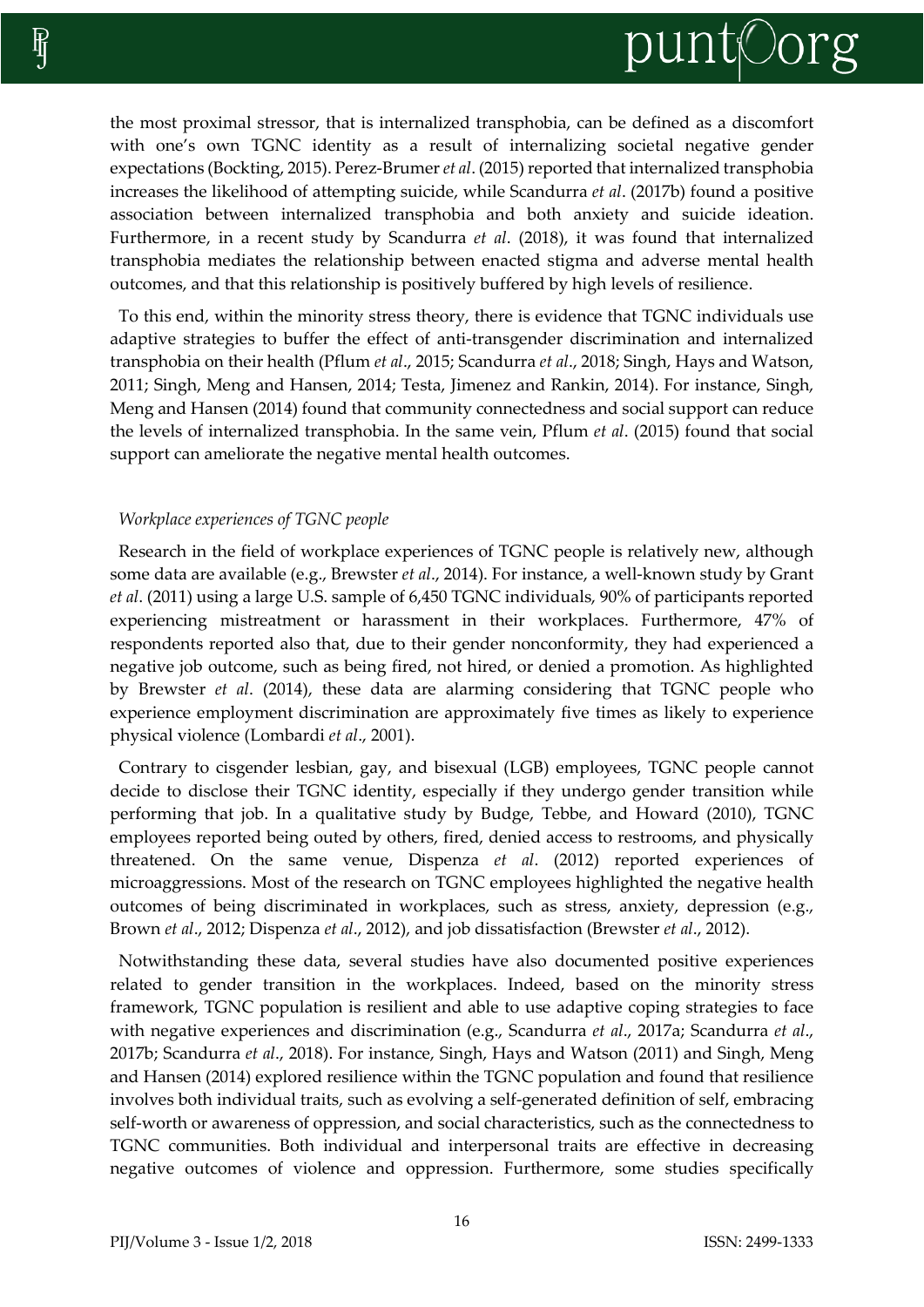

addressed to TGNC employees documented that a climate resulting TGNC-supportive is associated with greater disclosure of TGNC identity in the workplace, lower job anxiety, and job satisfaction (Brewster *et al*., 2012; Law *et al*., 2011). Lastly, in a study by Brewster *et al*. (2014) analyzing TGNC narratives related to workplace experiences, authors were able to identified both negative experiences (e.g., hostile co-workers, gendered spaces, and the absence of protection policies for employees) and positive strategies for preparing the ground to accept one's own gender transition (e.g., informing human resources or identifying allies).

# **Aim of the current study**

This study was aimed at exploring the emotional and psychological implications of the gender transition process in the workplace in a small group of Italian TGNC individuals, adopting the lens of the minority stress perspective and letting the "insiders" talk.

#### **Methodology**

#### *Participants and procedures*

Eight TGNC participants (two MtF and six FtM people) took part in the study called "Reinterpreting organizations through transgender and gender nonconforming narratives". The only not Italian participant was removed from the sample because a comparison between an Italian group and one only non-Italian participant was considered scientifically not adequate.

From October 2017 to January 2018, the editorial board of the *PuntOorg International Journal* (PIJ) launched a "call for narratives" asking TGNC people to "tell personally your own life story related to the world of work, with particular attention (but not exclusively!) to the 'transition in the workplace' issue". The anonymity was guaranteed. All data were collected following the Italian Law on Privacy and Data Protection 196/2003.

#### *Data analysis*

Narratives were analyzed through the thematic inductive analysis (Corbin and Strauss, 2008) which originated from grounded theory. All narratives were treated from an inductive position, in which each interaction of the discourse was considered potentially meaningful (Oberhuber and Krzyżanowski, 2008). This kind of analysis consists of three phases (Corbin and Strauss, 2008). The first phase consists of chunking the data into small units and assigning a code or a descriptor to each unit. The second phase consists of grouping the codes into categories. Finally, the third phase consists of identifying core themes to express the content of each category. All narratives were double-coded by both authors of the current work and the coders discussed possible divergences until an agreement was achieved.

#### **Results**

Through the lens of the minority stress, three macro-categories were identified, each containing core themes, as shown in Table 1.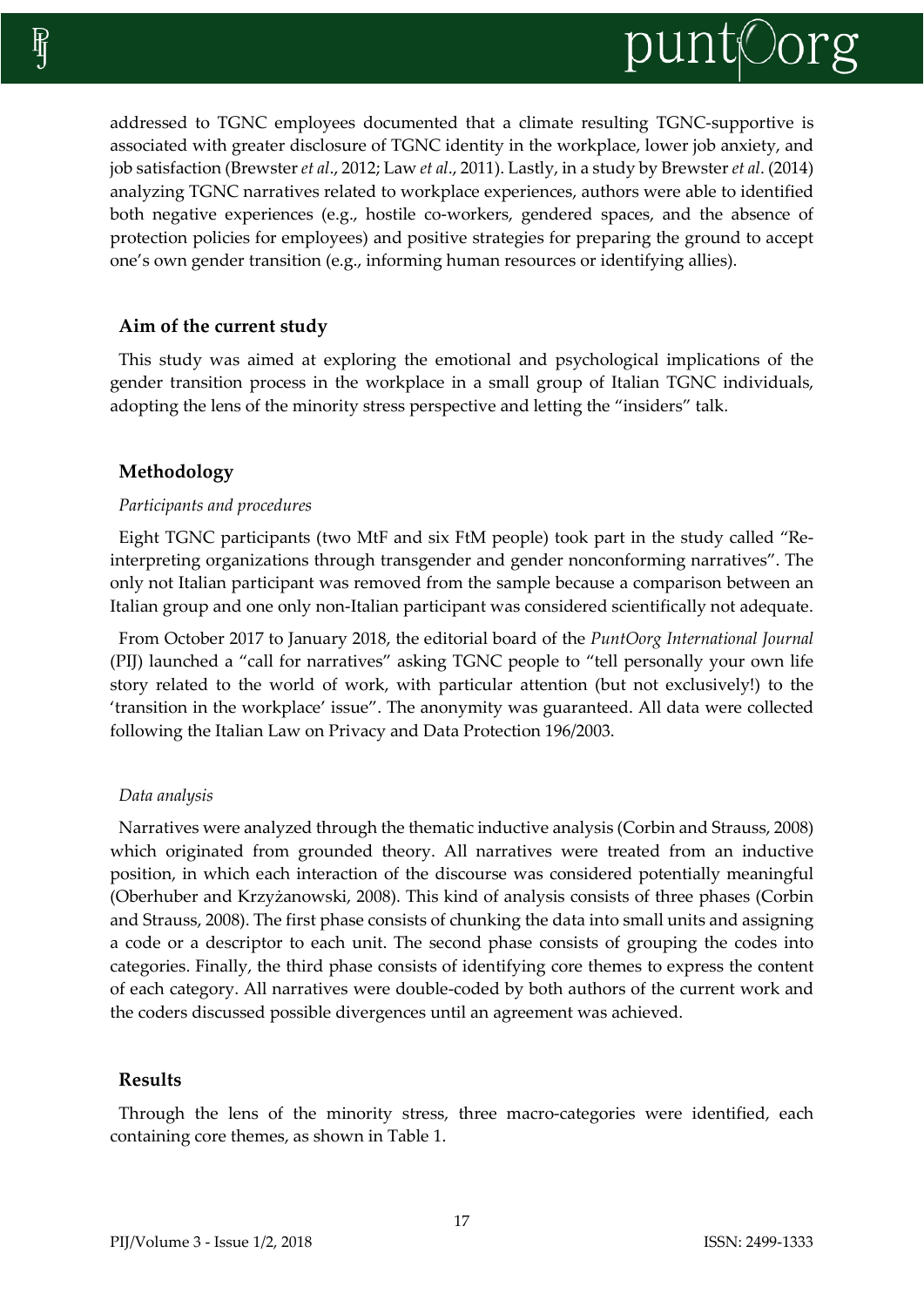

| Macro-category                      | Core themes |                                                      |
|-------------------------------------|-------------|------------------------------------------------------|
| Minority stressors                  |             | Transphobia and rejection                            |
|                                     |             | Felt stigma and stigma anticipation                  |
|                                     | 3.          | Internalized transphobia                             |
|                                     | 4.          | Passing as an obstacle                               |
| Protective factors                  |             | Passing as a resource                                |
|                                     |             | Coming out, visibility, and intimacy with colleagues |
|                                     | 3.          | Resilience                                           |
| Effect of minority stress on health |             | Depression                                           |
|                                     |             | Anger and suicide ideation                           |

**Table 1.** Macro-Categories and Core Themes Individuated through the Thematic Inductive Analysis.

Following, each macro-category will be presented separately for clarity reasons.

# *Minority stressors*

*Transphobia and rejection* theme contains reference to the most distal minority stressor, that is the enacted stigma acted by others towards a TGNC individual. For instance, an FtM participant reported the following words:

I was not exempt from critics but, in hindsight, it was very edifying for me. One day, when I returned from the mess hall, in my group, a friend looked at me, with any kind of kindness, he described me all the embarrassing situations and the loneliness, that I would have experienced, if I had decided to continue to behave like that: I was already old, according to him, I should have stopped, so as not to become ridiculous with a few hairs on my face and a body with an unknown destiny. Taking hormones would have caused unidentified problems to my health, and considering that now everyone obviously already knew me, I would have to stop. He expressed all my fears, I wanted to cry and I could not reply in the same tone

As this participant showed, prejudice events have the effect to generate an identity crisis, representing a traumatic experience that affects self-esteem and one's own certainties. These stigmatizing events are visible, objective, and independent of the individual who can only face with them through personal and/or communitarian resources (Hendricks and Testa, 2012; Meyer, 2007), as we shall soon see.

Another impactful minority stressor individuated among narratives has been called *felt stigma and stigma anticipation*. This minority stressor consists in the expectation that prejudice events will happen and in the subsequent surveillance that requires a high dose of psychic energy (Bockting *et al*., 2013; Meyer, 2007). For instance, an MtF participant said:

In fact, I couldn't stand my workplace anymore, where I started seeing generalized homotransphobic attitudes. As a consequence, it was so important to say nothing about me above all until my children were ready to handle the pressure created by the news of my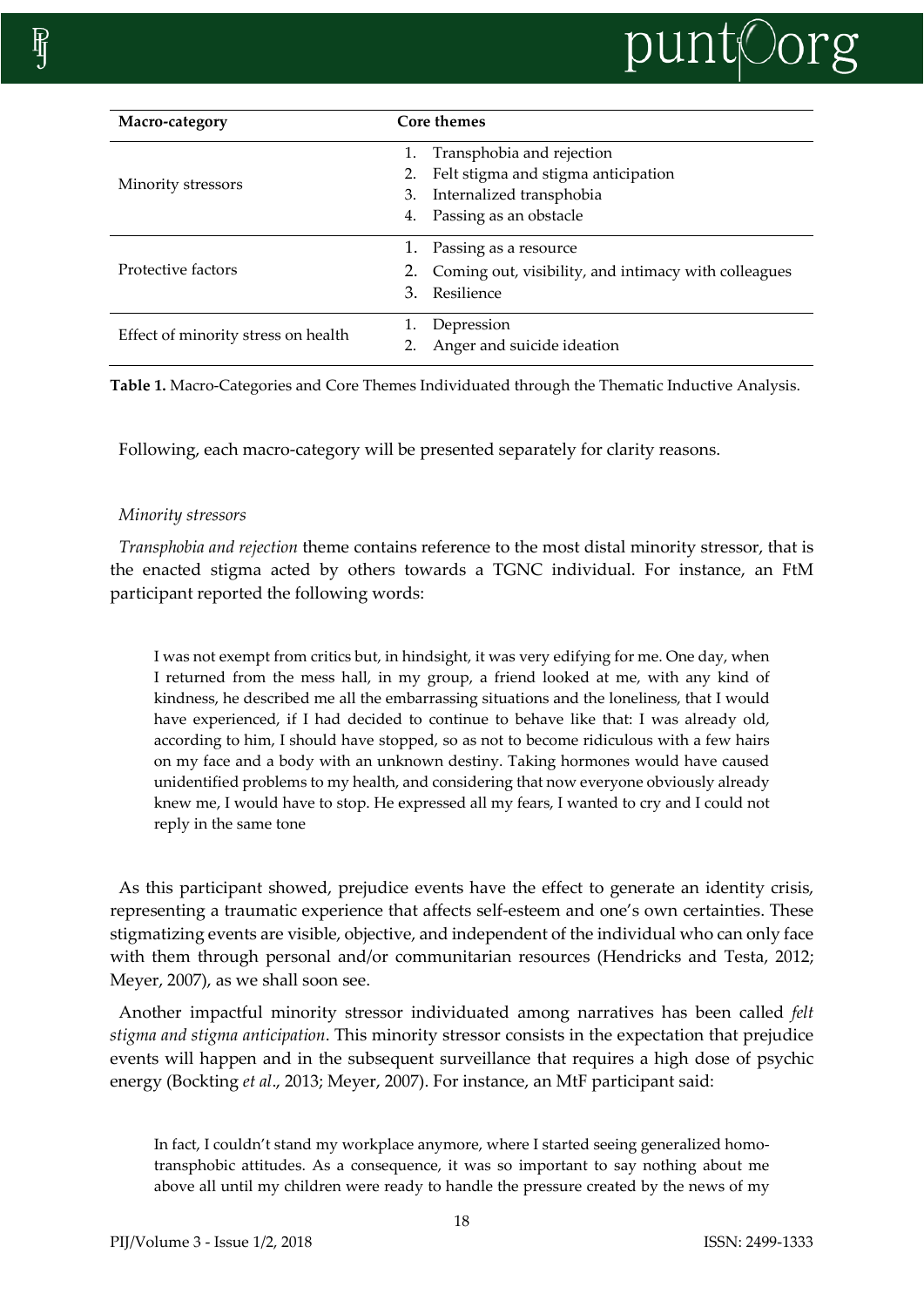

change. In fact, in my company worked parents whose children went to the same schools and they shared the same interests as mine

We do not know if that workplace was transphobic, but what becomes impactful was the subjective perception of the workplace. As the participant said, she felt the need to hide her TGNC identity to colleagues, and this had a substantial cost in psychological terms.

Again, the most proximal stressor, that corresponds to an identified theme, is the *internalized transphobia*, or rather an intense discomfort with one's own TGNC identity due to the internalization of society's normative gender expectations (Bockting, 2015; Scandurra *et al*., 2017b). As an FtM participant expressed, this minority stressor leads to conform oneself to the societal expectations:

As regards the working context, it has not been simple as I work in a gym, that is a quite sexist and narrow-minded work environment. It is also prejudiced against who is not "in accordance" with the idea that society foists on us: the culture of the alpha male and the female who is princess and servant at the same time. […] I've always been a man and I wanted my place among the men, so sometimes I pushed on the stereotype of the macho man. I felt I had to demonstrate something…

Furthermore, internalized transphobia is strongly associated with negative health outcomes (Scandurra *et al*., 2017a), as an MtF participant clearly stated:

Nobody knew anything about me and also at work I had to be very careful to keep my real nature secret otherwise it would have provoked a great deal of stress. I started feeling that being always closer and closer to becoming a necessity. At work and at home I had to constrain myself, I didn't want to lose my children, but only during these moments I felt free, I felt myself. I was going crazy

Similarly, another MtF participant shared:

The working situation got harder and harder: I was not feeling comfortable, I felt among enemies. In other words, hell

Finally, the last minority stressor individuated has been called *passing as an obstacle*. Passing refers to the need to be perceived by others in accordance with one's own experienced gender, in other words, the desire that others perceive them not as TGNC but as cisgender person and, consequently, the concern associated with the difficulty of not being able to pass (Scandurra *et al*., 2017a). In these terms, the investment in passing for a cisgender person might become a sign of internalized stigma (Bockting, Knudson and Goldberg, 2006) and, thus, distress.

*Protective factors*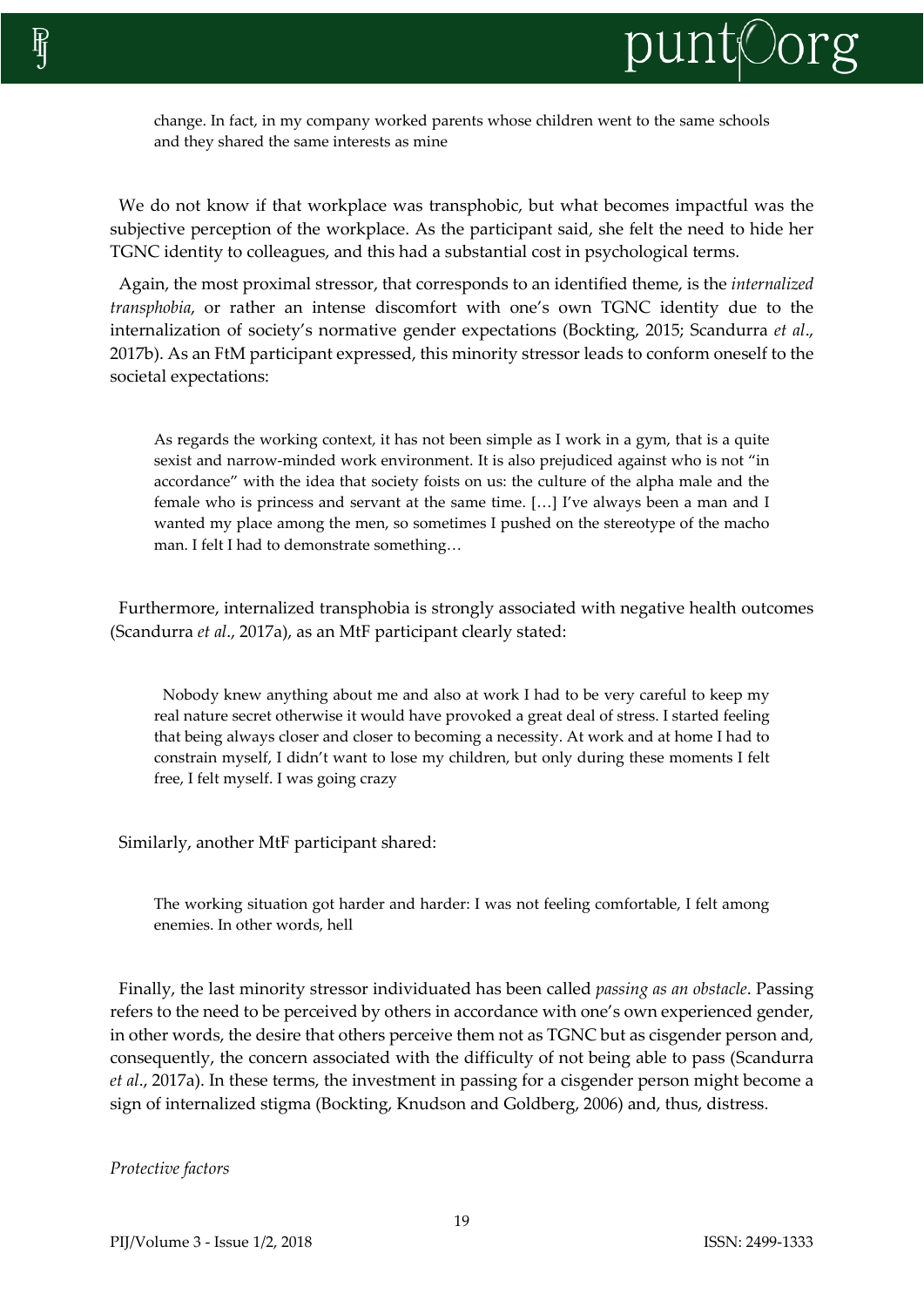

Passing has a double valence. Indeed, besides being an obstacle, it can also represent a protective factor against the stigma among genderist and heteronormative contexts (Herek and Berril, 1992). In these terms, passing can be an adaptive coping and safety strategy (Hill, 2003), as well explained by two participants, an MtF and an FtM, respectively (*passing as a resource*):

I truly believe that I was hired with such ease thanks to my 'fitness' for this employment and my 'presentability', I would say

Another identified theme expressing a strong protective factor against the negative effects of stigma on health is *coming out, visibility, and intimacy with colleagues*. Indeed, despite the initial fear to come out in the workplace, the coming out might have a positive effect on the relationship with colleagues, as it becomes more intimate and personal (Brewster *et al*., 2012). *Resilience* also represents a fundamental protective factor against the negative effects of stigma. Indeed, it represents a personal adaptive strategy that TGNC individuals may use to buffer the effects of stress on health, involving the adaptation to risk factors and the capacity to bounce back from adversity (Amodeo *et al*., 2018; Singh, Hays and Watson, 2011; Singh, Meng and Hansen, 2014), as reported by an FtM participant:

People's words and actions cut like sharp blades and, day by day, they have left in my soul deep wounds that I sometimes feel are open still today, but by now, I know how to heal them, I have become my own doctor.

Furthermore, resilience leads to activate social resources, as it represents also the individual's ability to negotiate with social contexts, generating a greater access to resources. To this end, the words of an FtM participant are enlightening:

After a while, even if every day was new, I was calmer, people felt comfortable with this new colleague, who was a bit strange, with so many new characteristics; some people slowly, others less, some with more practice, all they gradually considered me a man, using masculine form. But I didn't want let my guard down, what I had been able to do, talking about myself, talking about transsexuality, it was too important not only for me, but for every trans person, for that movement in the air that felt like a claim of rights. I had to invent something new. I thought about doing interviews, justifying it as a study I was carrying out. The questions that I invented were: "Do you know transgender people in your circle of friends or acquaintances?" The second one: "What did you think of transsexuality and transgender people until recently?" And the third: "How did the fact that you know me now as a trans person change your idea about me?".

The answers were not all the same and not everyone was ready to talk about it. But I could say that all had the thirst to know more, the empathy towards a new world, the awareness of widespread stereotypes, the importance of every human being, who was searching happiness and self-assertion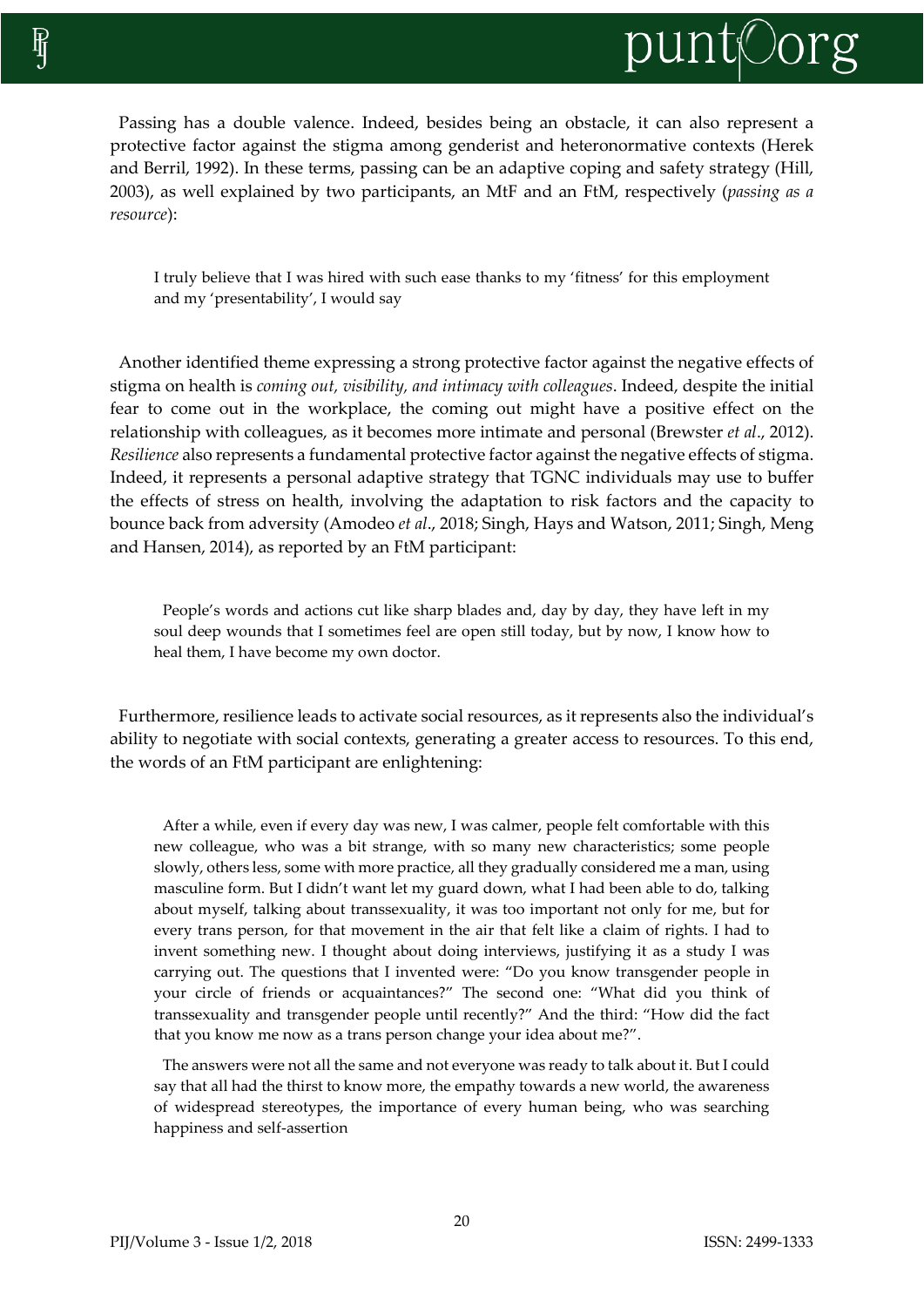# punt©org

# *Effect of minority stress on health*

The last macro-category individuated regards the negative effect that minority stress has on health, in particular on mental health (e.g., Bockting et al., 2013; Scandurra et al., 2017b). In this sample, we specifically observed two health outcomes. The first one, depression, has been clearly reported by an MtF participant:

2014 was a very difficult year: stress was high. I was often depressed. I then stayed at home on sick leave. It was on that occasion that the company sent a medical check at home: it turned out I wasn't at home. To be true, during the medical check I was deeply asleep after taking medicine administrated from the psychiatrist of that time. I had to prove everything across psychiatrists' reports that were helping me, with the list of all the prescribed treatments and their effects and, at last, I received a fine anyway. In addition, having a second check-up at the end of the sick week, grew in me the feeling I was an unwelcomed guest. In fact, such incidents happened periodically, above all during periods of sickness, in the previous years

The second one, which is perhaps even more alarming, has been identified as *anger and suicide ideation*. Through the words of an MtF participant, fired from work:

Every time I walked across the company, I felt bad and I got to the point of imagining to seek revenge on those people responsible for my dismissal. I also thought about ending this forever.

# **Conclusions and implications**

The current study is limited by the small sample size and its qualitative nature. Notwithstanding that, findings shed light on the role of minority stress processes in workplace experiences of Italian TGNC individuals. Indeed, this study confirms the effectiveness of the minority stress model to read complex phenomena, as that explored in the current work, i.e., "transition in the workplace".

As expected, minority stress processes seem to affect the health of TGNC employees, who are able to resist adopting functional protective factors that protect themselves from the development of negative outcomes. This evidence should lead employers and, in general, work organizations to adopt organizational strategies able to promote those protective factors ameliorating the negative effects of minority stress on health. Indeed, as suggested by Brewster *et al*. (2014), employers should engage in gender-sensitive practices that would decrease the negativity associated with TGNC transition. For instance, authors suggested to eliminate gender-specific work uniforms, as these uniforms might cause distress to TGNC individuals in transition. In addition, and similarly to the previous good practice, the use of gender-neutral restrooms might alleviate discomfort to TGNC individuals who, on the contrary, could find themselves using the bathroom for people having their same sex assigned at birth, rather than their same actual perceived gender. Again, employers should also provide trainings specifically related to gender transition, helping other co-workers to develop a greater sensitivity and understanding towards TGNG population.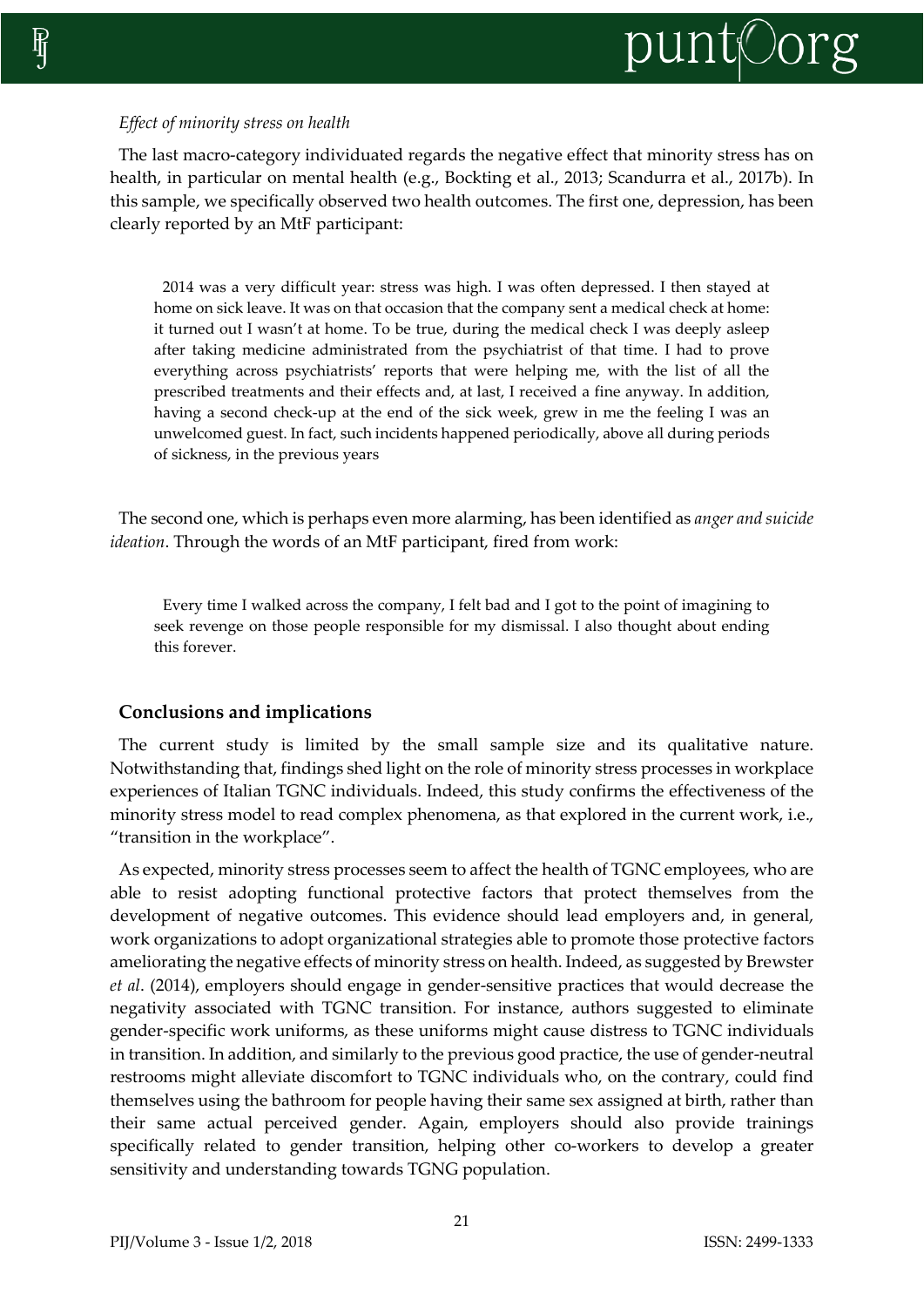

Thus, we strongly believe that the "diversity management" framework, well described by other scholars participating in the current special issue of PIJ to whom we refer the readers, represents a ground-breaking framework capable to create and promote an inclusive organizational culture within workplaces, as it is aimed at changing the general socioemotional climate in the direction of a more inclusive culture.

## **Keywords**

minority stress; transgender; resilience; health; transition; workplace; passing; coming out; diversity management.

# **Reference list**

- American Psychological Association (2015) "Guidelines for Psychological Practice with Transgender and Gender Nonconforming People", *American Psychologist*, 70 (9): 832-864.
- Amodeo, A.L., Picariello, S., Valerio, P. and Scandurra, C. (2018) "Empowering Transgender Youths: Promoting Resilience through a Group Training Program", *Journal of Gay and Lesbian Mental Health*, 22 (1): 3–19.
- Beemyn, G., and Rankin, S. (2011) *The Lives of Transgender People*, New York, NY: Columbia University Press.
- Bockting, W.O. (2015) "Internalized Transphobia", In *The International Encyclopedia of Human Sexuality*, P. Whelehan and A. Bolin (eds), pp. 583–625, Malden: Wiley-Blackwell.
- Bockting, W.O., Knudson, G., Goldberg, J.M. (2006) "Counseling and Mental Health Care for Transgender Adults and Loved Ones", *International Journal of Transgenderism*, 9 (3-4):  $35 - 82$ .
- Bockting, W.O., Miner, M.H., Swinburne Romine, R.E., Hamilton, A. and Coleman, E. (2013) "Stigma, Mental Health, and Resilience in an Online Sample of the US Transgender Population", *American Journal of Public Health*, 103 (5): 943–951.
- Bradford, J., Reisner, S.L., Honnold, J.A. and Xavier, J. (2013) "Experiences of Transgender-Related Discrimination and Implications for Health: Results from the Virginia Transgender Health Initiative Study", *American Journal of Public Health*, 103 (10): 1820-1829.
- Brewster, M.E., Velez, B., DeBlaere, C. and Moradi, B. (2012) "Transgender Individuals' Workplace Experiences: The Applicability of Sexual Minority Measures and Models", *Journal of Counseling Psychology*, 59 (1): 60–70.
- Brewster, M.E., Velez, B.L., Mennicke, A. and Tebbe, E. (2014) "Voices from Beyond: A Thematic Content Analysis of Transgender Employees' Workplace Experiences", *Psychology of Sexual Orientation and Gender Diversity*, 1 (2): 159–169.
- Brown, C., Dashjian, L.T., Acosta, T.J., Mueller, C.T., Kizer, B.E. and Trangsrud, H.B. (2012) "The Career Experiences of Male-to-Female Transsexuals", *The Counseling Psychologist*, 40 (6): 868–894.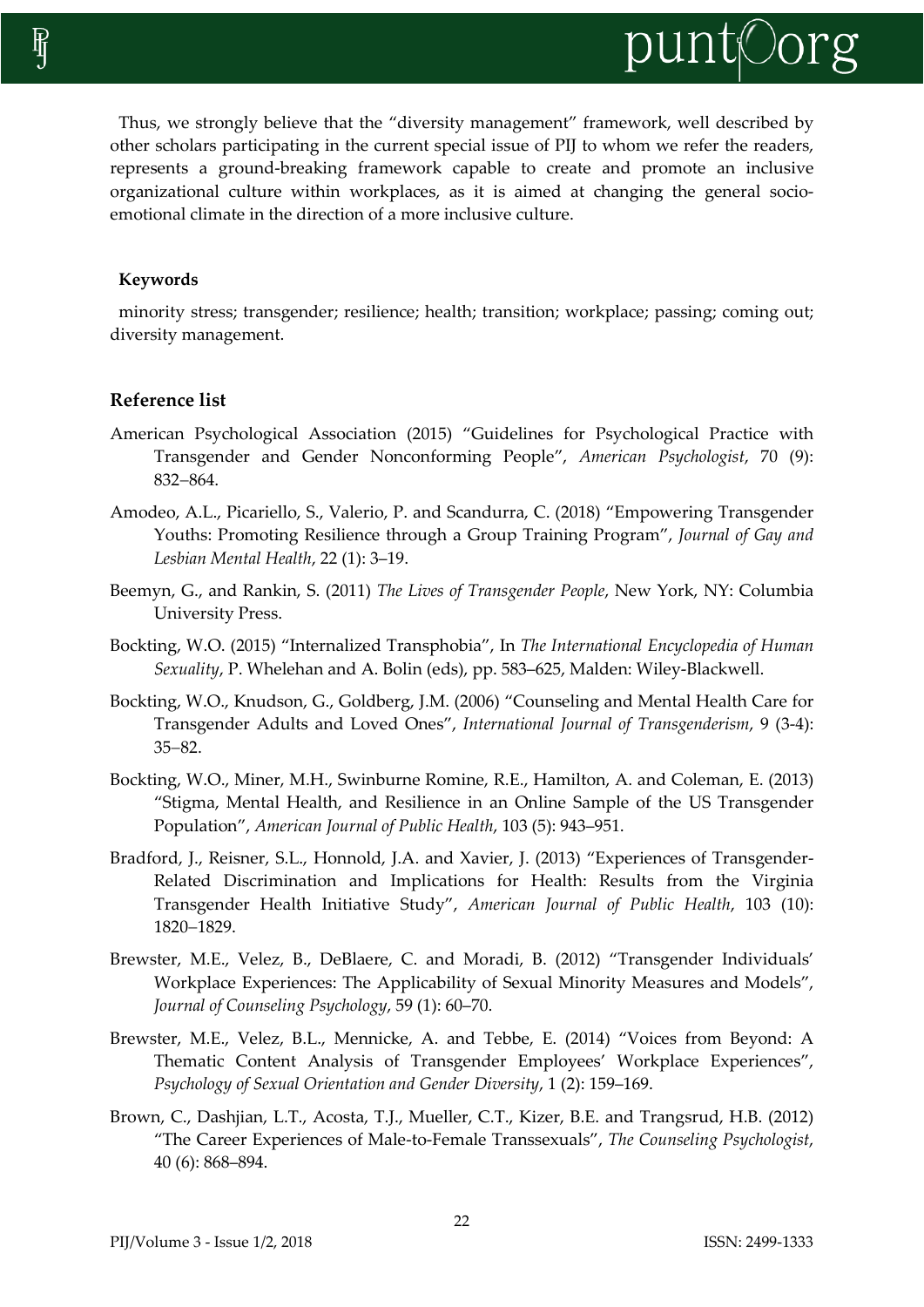

- Budge, S.L., Tebbe, E.N., Howard, K.A.S. (2010) "The Work Experiences of Transgender Individuals: Negotiating the Transition and Career Decision-Making Processes", *Journal of Counseling Psychology*, 57 (4): 377–393.
- Chung, Y.B. (2001) "Work Discrimination and Coping Strategies: Conceptual Frameworks for Counseling Lesbian, Gay, and Bisexual Clients", *Career Development Quarterly*, 50 (1): 33– 44.
- Corbin, J., Strauss, A. (2008) *Basics of Qualitative Research: Techniques and Procedures for Developing Grounded Theory* (3rd edn.), Thousand Oaks: SAGE.
- Croteau, J.M., Anderson, M.Z., VanderWal, B.L. (2008) "Models of Workplace Sexual Identity Disclosure and Management: Reviewing and Extending Concepts", *Group & Organization Management*, 33 (5): 532–565.
- Dispenza, F., Watson, L.B., Chung, Y.B. and Brack, G. (2012) "Experience of Career-Related Discrimination for Female-to-Male Transgender Persons: A Qualitative Study", *The Career Development Quarterly*, 60 (1): 65–81.
- Grant, J.M., Mottet, L.A., Tanis, J., Harrison, J., Herman, J.L. and Keisling, M. (2011), *Injustice at Every Turn: A Report of the National Transgender Discrimination Survey*, Washington: National Center for Transgender Equality and National Gay and Lesbian Task Force.
- Hendricks, M.L., Testa, R.J. (2012) "A Conceptual Framework for Clinical Work with Transgender and Gender Nonconforming Clients: An Adaptation of the Minority Stress Model", *Professional Psychology: Research and Practice*, 43 (5): 460–467.
- Herek, G.M., and Berrill, K. (1992) *Hate Crimes: Confronting Violence against Lesbians and Gay Men*. Thousand Oaks: SAGE.
- Hill, D.B. (2003) "Genderism, Transphobia, and Gender Bashing: A Framework for Interpreting Anti-Transgender Violence", In *Understanding and Dealing with Violence: A Multicultural Approach*, B.C. Wallace and R.T. Carter (eds), pp. 113–137, London: SAGE.
- Law, C.L., Martinez, L.R., Ruggs, E.N., Hebl, M.R. and Akers, E. (2011) "Trans-Parency in the Workplace: How the Experiences of Transsexual Employees can be Improved", *Journal of Vocational Behavior*, 79 (3): 710–723.
- Lombardi, E.L., Wilchins, R.A., Priesing, D. and Malouf, D. (2001) "Gender Violence: Transgender Experiences with Violence and Discrimination", *Journal of Homosexuality*, 42 (1): 89–101.
- Meyer, I.H. (2003) "Prejudice as Stress: Conceptual and Measurement Problems", *American Journal of Public Health*, 93 (2): 262–265.
- Meyer, I.H. (2007) "Prejudice and Discrimination as Social Stressors", In *The Health of Sexual Minorities: Public Health Perspectives on Lesbian, Gay, Bisexual and Transgender Populations*, I.H. Meyer and M.E. Northridge (eds), pp. 242–267, New York, NY: Springer.
- Oberhuber, F., Krzyżanowski, M. (2008) "Discourse Analysis and Ethnography", In *Qualitative Discourse Analysis in the Social Sciences*, R. Wodak and M. Krzyżanowski (eds), pp. 182– 203, Basingstoke: Palgrave Macmillan.